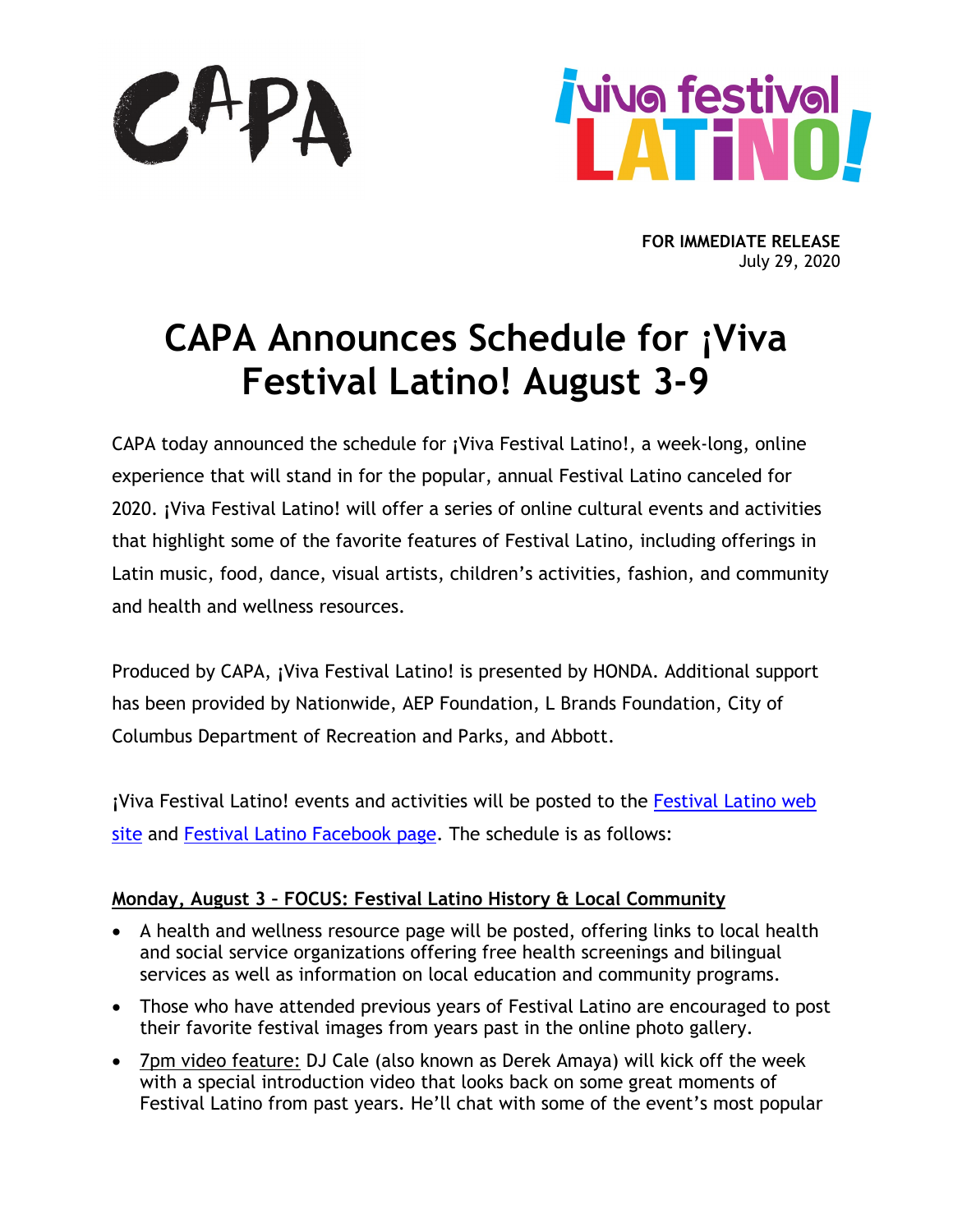vendors and introduce a customized Spotify playlist that will be made available for download featuring hits from the international and national artists that have previously headlined Festival Latino.

## **About DJ Cale/Derek Amaya**

Born in Honduras and raised in Queens, Derek Amaya is the founder of Amaya Productions, providing marketing, promotions, graphics, motion design, DJ, and sound/visual services. As DJ Cale, his Latino and New York hip hop influences have led him to collaborations with many heavyweight artists such as Daddy Yankee, Prince Royce, Farruko, Fuego, Extreme, and De La Ghetto.

### **Tuesday, August 4 – FOCUS: Latin Cuisine**

- A Latin cuisine resource page will be posted, offering links to local restauranteurs and Latino grocery stores that specialize in a wide variety of cuisine from Latin America and beyond.
- Submit your favorite traditional Latin recipes.
- 7pm video feature: Nadia De Jesus, owner and operator of D'Nadia Catering, will demonstrate how to make the traditional Dominican dish mangú, salami, y queso frito (mashed plantains, salami, and fried cheese) and the popular Dominican beverage morir soñando, a creamy combination of milk and freshly squeezed orange juice. Omar D'Angelo of Barroluco Argentine Comfort Food will share some special dishes and the recipe for their famous empanadas, a fried turnover common in Latin America.

## **Wednesday, August 5 – FOCUS: Latin Dance**

- An online gallery will be posted showcasing images of dance demonstrations and instruction from past Festival Latino events.
- Columbus-based flamenco and classical Spanish dancer Griset Damas-Roche will post a flamenco dance demonstration video, exhibiting the genre's emotional intensity, proud carriage, expressive use of the arms, and rhythmic stamping of the feet.

#### **About Griset Damas-Roche**

Born in Havana, Griset Damas-Roche began a ballet career at the age of eight with Escuela Alejo Carpentier and then in the Escuela Nacional de Arte before being selected by the Ballet Español de Cuba in a new career as a flamenco and classical Spanish dancer. In 2014, during a vacation to the US, Damas was invited by Columbus-based Flamenco del Corazon to teach a flamenco workshop. Damas decided to stay and began teaching regular flamenco and ballet classes. She was hired by Powell Dance Academy as a ballet and pointe teacher and invited to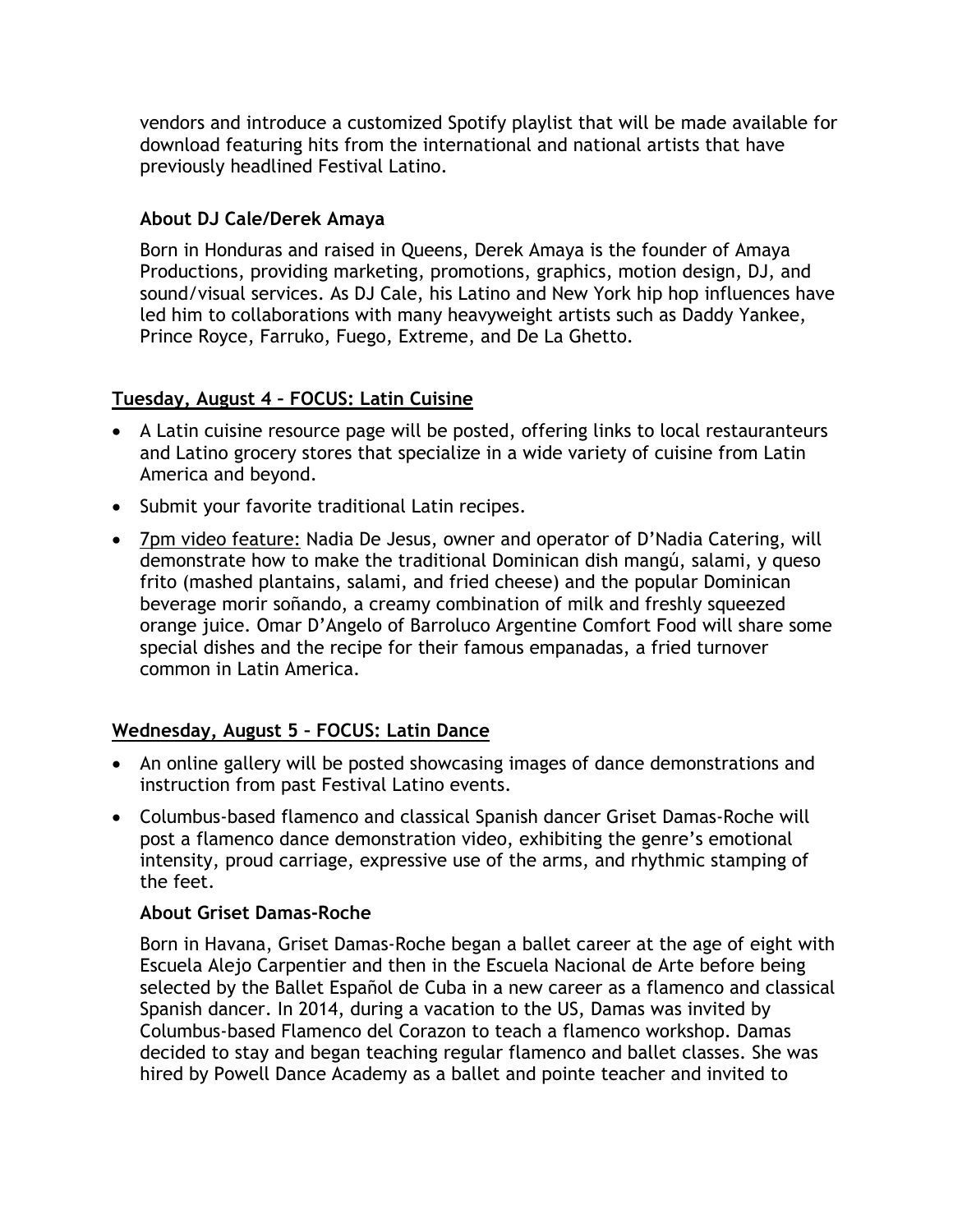teach intensive flamenco courses by the Dublin Dance Center and Gymnastics and BalletMet.

• 7pm video feature: Carlos "El Hiperactivo" Rubio, "The Salsa King of Ohio," will teach salsa and bachata dances in an online video lesson.

## **About Carlos Rubio**

Rubio is an instructor at the Salsamante Dance Academy and Ohio's all-time winning-est salsa dancer.

## **Thursday, August 6 – FOCUS: Children's Activities & Local Latin Artists**

- Children's activity sheets will be available for download including Dia de los Muertos coloring pages, a how-to worksheet on creating Mexican paper flowers, and a how-to worksheet on crafting Papel Picado (paper snowflakes). Photos of completed activities can be posted to #vivafestivallatino.
- A resource page of Festival Latino marketplace artists will be posted, offering links to shop the work of local Latin artisans.
- An online gallery will be posted showcasing images of marketplace vendors from previous years of Festival Latino.
- 7pm video feature: Local Mexican culture expert Leticia Vázquez-Smith explains the Mexican holiday Día de los Muertos (Day of the Dead), the significance of calaveras (sugar skulls) to the celebration, and demonstrates how to create and decorate sugar skulls at home.

#### **About Leticia Vázquez-Smith**

Vázquez Smith is a cultural worker, researcher, craftswoman, and an avid promoter of Mexican traditional culture in Columbus. She is president of Latino Arts for Humanity and has curated an annual Day of the Dead program at various locations since 1999.

## **Friday, August 7 – FOCUS: Latin Fashion**

- An online gallery will be posted showcasing images of Festival Latino fashion shows from previous years.
- 7pm video feature: Local fashion designer Gerardo Encinas exhibits his latest cultural fashion line with a video runway show.

## **About Gerardo Encinas**

Gerardo Encinas moved to Columbus from Mexico in 2002. He owns one of the few all-service event planning agencies in Ohio which is also fully bilingual. Encinas organized his first fashion show in 2013 as a launch for his modeling and makeup studio. In 2014, he became co-director of the Miss Ohio Latina pageant. Encinas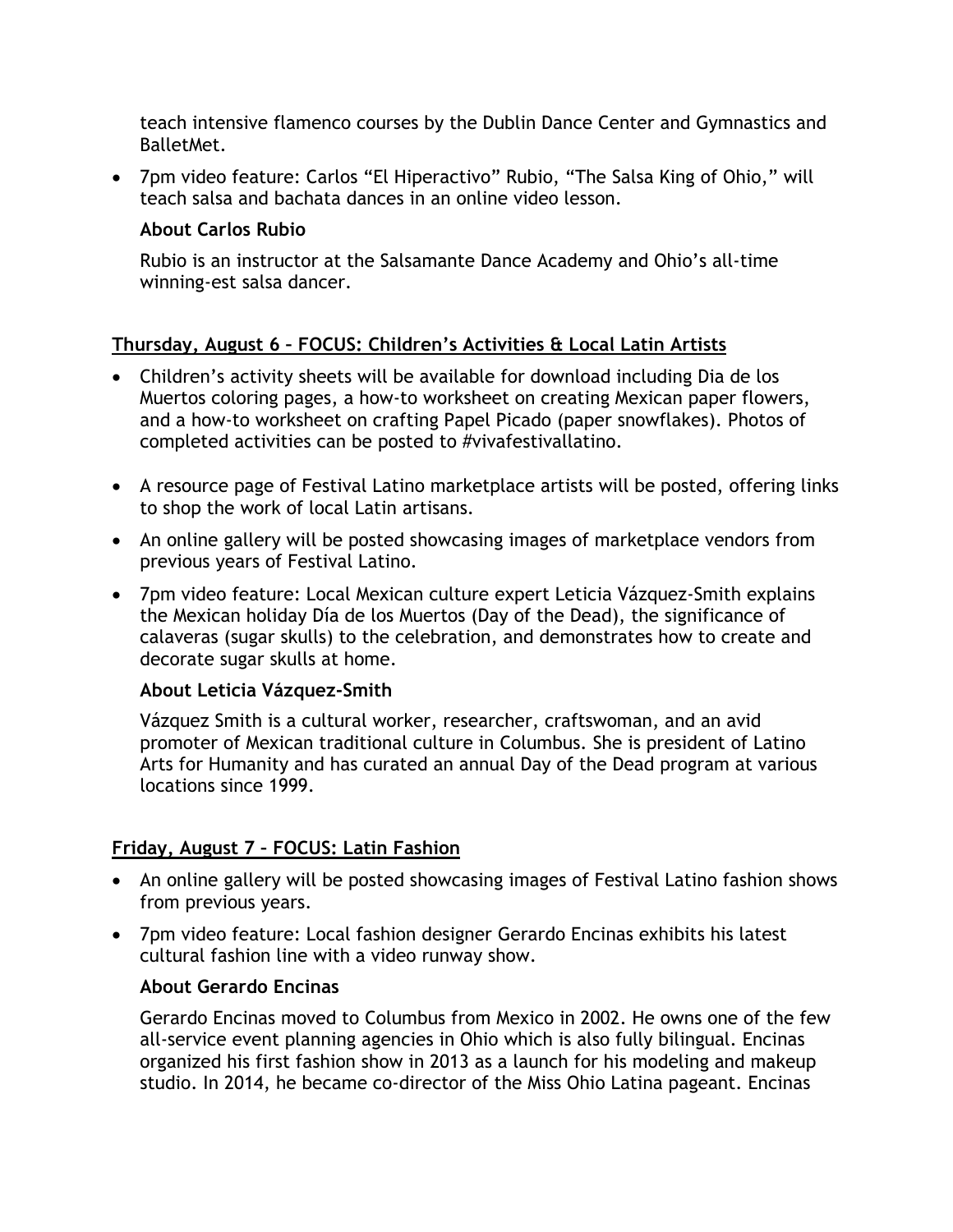has presented collections at Fashion Week Columbus in 2016, 2017, and 2018 and the Opera Columbus Gala in 2019.

## **Saturday, August 8 – FOCUS: Latin Music**

- 7pm video feature: DJ Cale broadcasts a DJ House Party from Genoa Park, spinning the hottest Latin tracks from a variety of national and international Latin artists.
- Viewers are encouraged to prepare for the DJ House Party by downloading the **¡**Viva Festival Latino! Spotify playlist and picking up pre-party Latin food from the posted list of local Latino restauranteurs.

#### **Sunday, August 9 – FOCUS: Latin Music**

• 7pm video feature: **¡**Viva Festival Latino! presents an online, video concert from headlining musical act Funk Salsa Urban.

### **About Funk Salsa Urban**

One of the most dominant and sought-after bands in New York City, Funk Salsa Urban (FSU) fuses salsa rhythms, funk, and urban with Spanglish lyrics to create their own fresh inner-city sound. Since their 2016 debut, FSU has released original songs "Amazing," "Subelo," "Ajena," "The Anthem," "No Hay Amor," and "Dale Down" and recorded cover versions of Bruno Mars' "Uptown Funk" (changed to "Uptown Salsa"), The Weekend's "Starboy," Sam Smith's "Dancing with a Stranger," and a boogaloo version of the Jonas Brothers' "Sucker." They have also released a tribute to Colombian salsa music and a medley tribute to El Gran Combo de Puerto Rico. FSU has performed in major festivals and parades through the tri-state area and at Joe's Live in Chicago, Illinois.

• Viewers are encouraged to prepare for the concert by downloading the Viva Festival Latino! Spotify playlist and picking up pre-concert Latin food from the posted list of local Latino restauranteurs.

[www.FestivalLatino.net](http://www.festivallatino.net/) 

[www.capa.com](http://www.capa.com/)

#### **# # #**

The Ohio Arts Council helped fund CAPA's 2020-21 season with state tax dollars to encourage economic growth, education excellence, and cultural enrichment for all Ohioans. CAPA also appreciates the generous support of the Greater Columbus Arts Council and the Lois S. and H. Roy Chope and Helen W. Wildermuth Fund for Drama and Music funds of The Columbus Foundation.

**About CAPA**